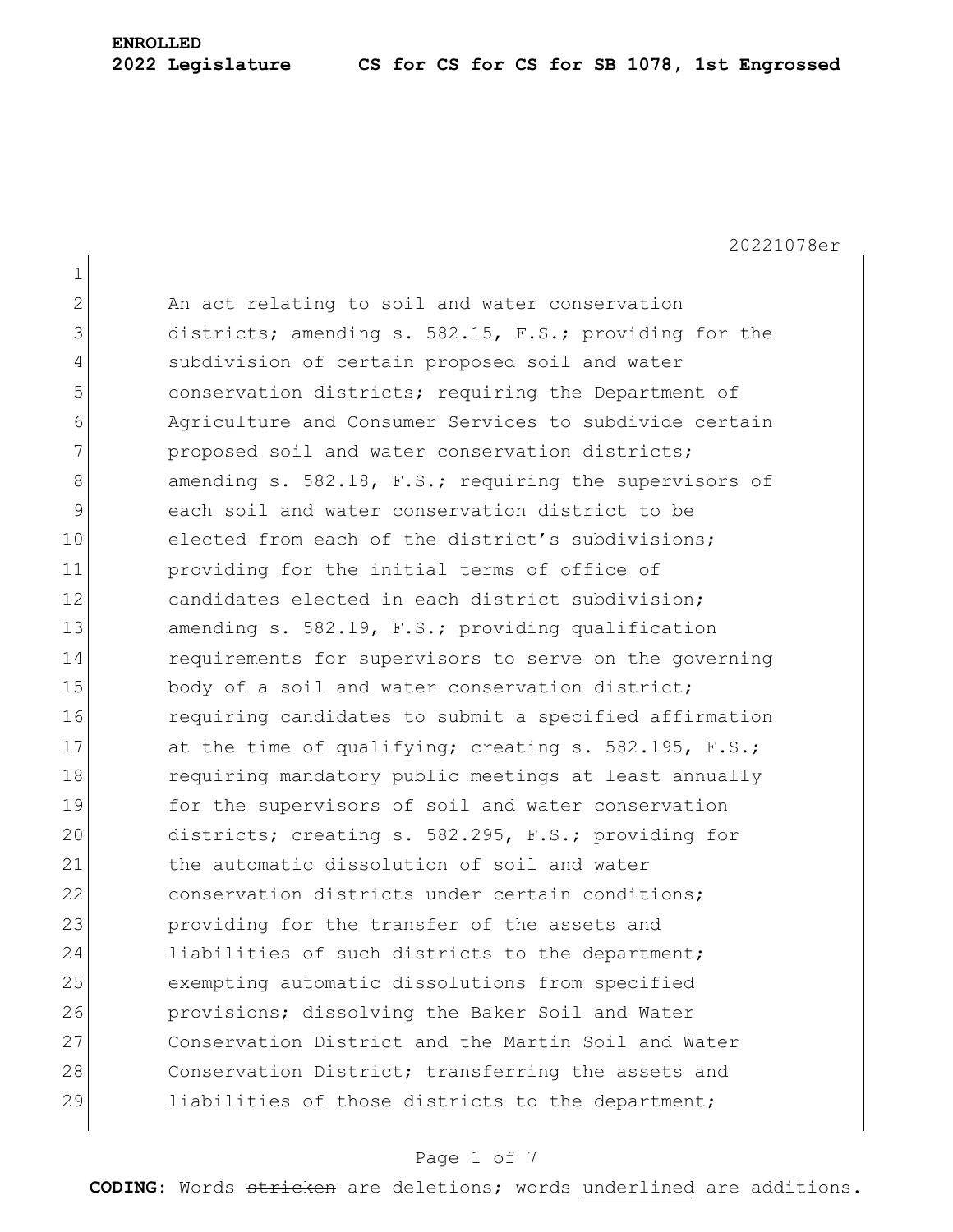20221078er

| 30 | requiring all supervisors of soil and water                      |
|----|------------------------------------------------------------------|
| 31 | conservation district governing bodies to be elected             |
| 32 | at the 2022 general election; specifying that                    |
| 33 | subsequent elections will be held according to certain           |
| 34 | provisions; providing for the subdivision of certain             |
| 35 | soil and water conservation districts by a specified             |
| 36 | date; requiring the department to subdivide certain              |
| 37 | soil and water conservation districts by a specified             |
| 38 | date; providing transitional provisions regarding the            |
| 39 | implementation of newly subdivided districts and the             |
| 40 | election of supervisors; providing an effective date.            |
| 41 |                                                                  |
| 42 | Be It Enacted by the Legislature of the State of Florida:        |
| 43 |                                                                  |
| 44 | Section 1. Subsection $(4)$ is added to section 582.15,          |
| 45 | Florida Statutes, to read:                                       |
| 46 | 582.15 Organization of district, etc.-                           |
| 47 | (4) After the Department of Agriculture and Consumer             |
| 48 | Services has determined that operation of a proposed district is |
| 49 | administratively practicable and feasible and that the district  |
| 50 | boundaries are wholly located in one county, the district must   |
| 51 | be subdivided into five numbered subdivisions that match, as     |
| 52 | practicable, the boundaries of either the five county commission |
| 53 | districts or five school board districts within the county. When |
| 54 | neither the county commission nor the school board is subdivided |
| 55 | into five districts, or when the district is comprised of        |
| 56 | multiple counties, the department shall subdivide the district   |
| 57 | into five numbered subdivisions as nearly equal in area as       |
| 58 | practicable to ensure geographical representation within that    |
|    |                                                                  |

## Page 2 of 7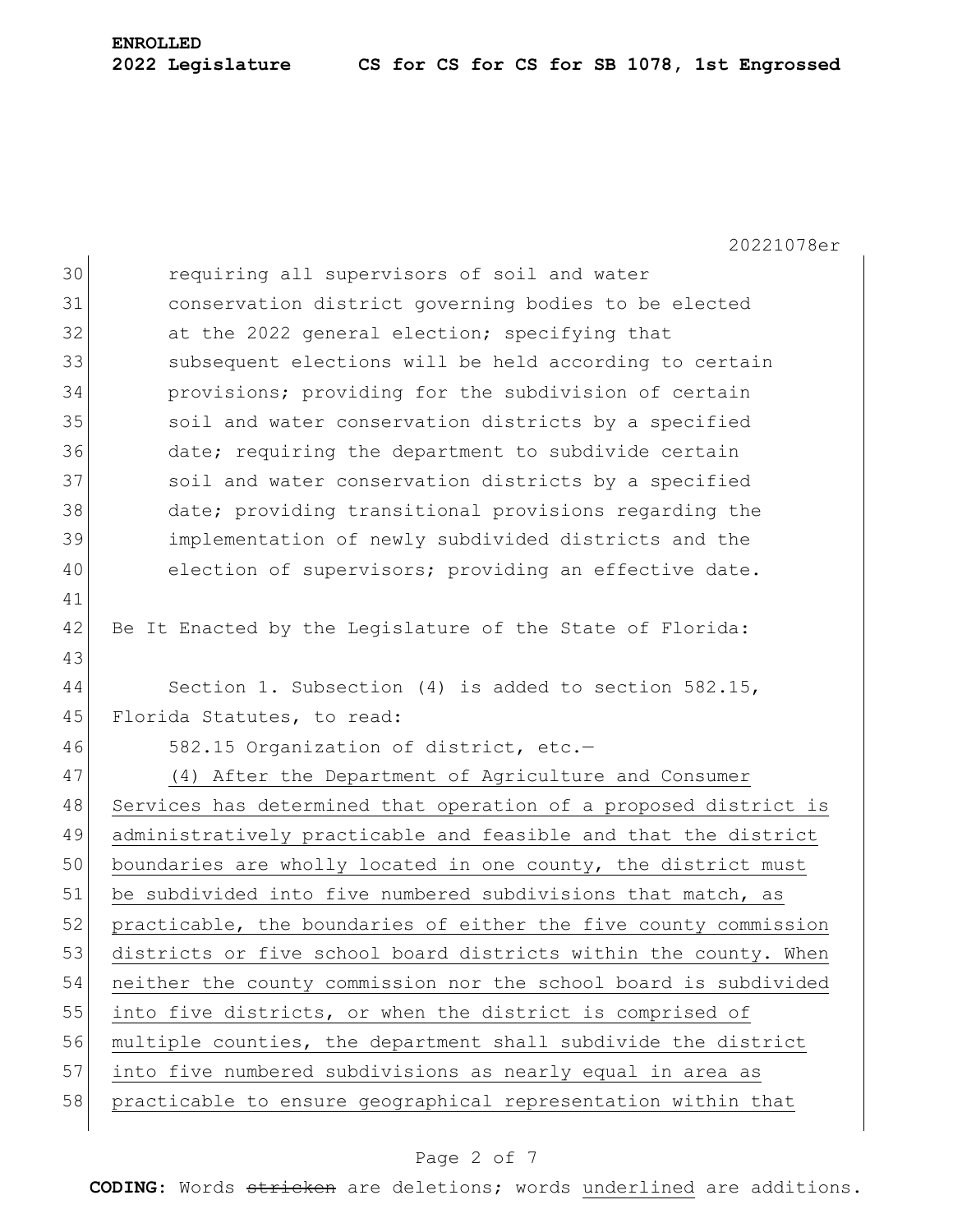20221078er 59 soil and water conservation district's governing body. 60 Section 2. Subsection (1) of section 582.18, Florida 61 Statutes, is amended to read: 62 582.18 Election of supervisors of each district.-63 (1) The election of supervisors for each soil and water 64 conservation district shall be held every 2 years, with one 65 supervisor elected from each of the five numbered subdivisions 66 created by the department pursuant to  $s. 582.15(4)$ . The 67 elections shall be held at the time of the general election 68 provided for by s. 100.041. The office of the supervisor of a 69 soil and water conservation district is a nonpartisan office, 70 and candidates for such office are prohibited from campaigning 71 or qualifying for election based on party affiliation. 72 (a) Each candidate for supervisor for such district must 73  $\sigma$  shall qualify as directed by chapter 99. 74 (b) Each nominee who collects or expends campaign 75 contributions shall conduct her or his campaign for supervisor 76 of a soil and water conservation district in accordance with the 77 provisions of chapter 106. Candidates who neither receive 78 contributions nor make expenditures, other than expenditures for 79 verification of signatures on petitions, are exempt from the 80 provisions of chapter 106 requiring establishment of bank 81 accounts and appointment of a campaign treasurer, but shall file 82 periodic reports as required by s. 106.07.

83 (c) The names of all nominees on behalf of whom such 84 nominating petitions have been filed shall appear upon ballots 85 in accordance with the general election laws. All qualified 86 electors residing within the district shall be eligible to vote 87 in such election. The candidates who receive the largest number

#### Page 3 of 7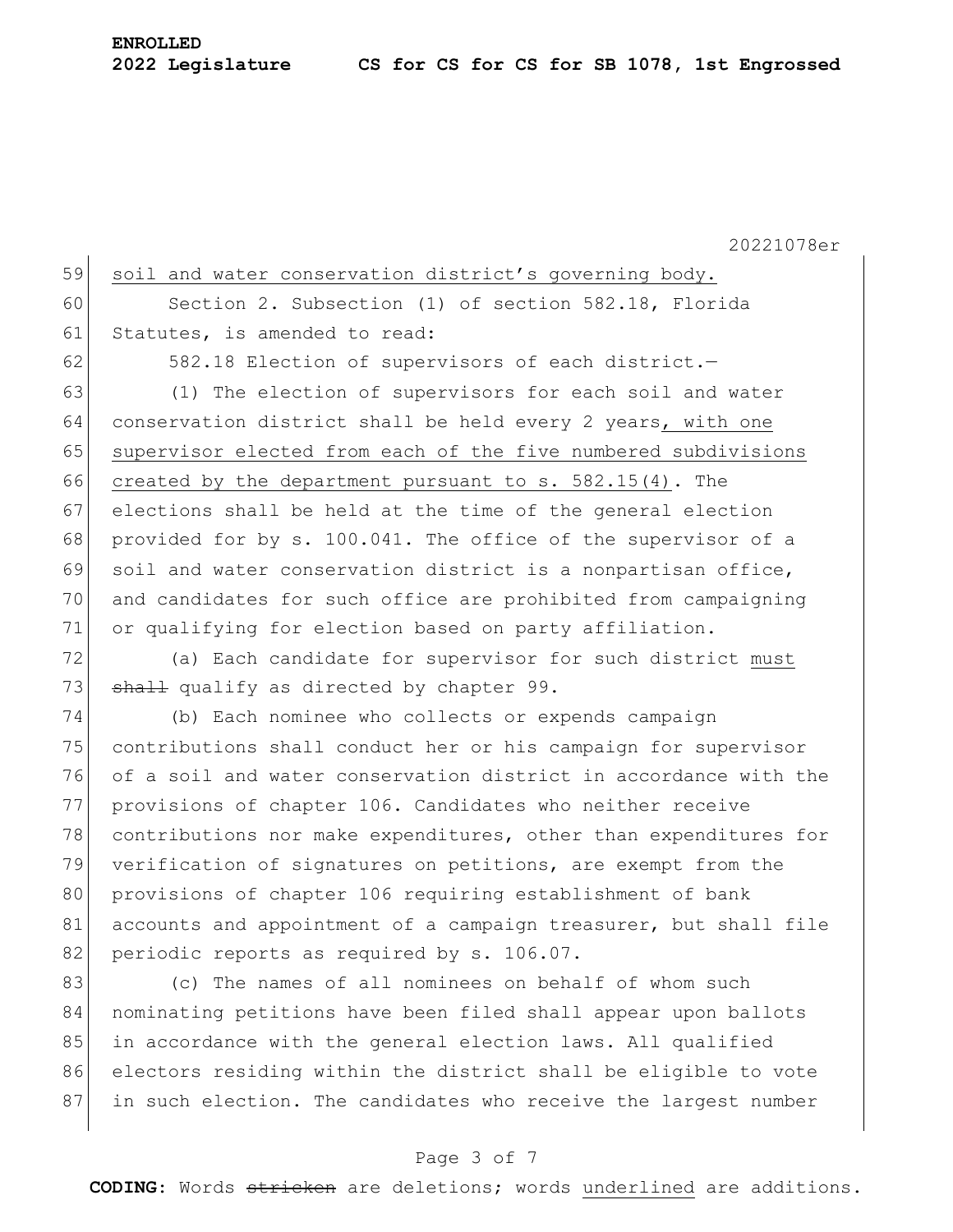|     | 20221078er                                                       |
|-----|------------------------------------------------------------------|
| 88  | of the votes cast from each group of candidates in such election |
| 89  | shall be the elected supervisors from such group for such        |
| 90  | district. In the case of a newly created district participating  |
| 91  | in a regular election for the first time, three groups of        |
| 92  | candidates shall be elected from district subdivisions 1, 3, and |
| 93  | 5 for terms of 4 years, and candidates two groups shall be       |
| 94  | elected from district subdivisions 2 and 4 for initial terms of  |
| 95  | 2 years. Each candidate elected shall assume office on the first |
| 96  | Tuesday after the first Monday in January following the          |
| 97  | election.                                                        |
| 98  | Section 3. Subsection (1) of section 582.19, Florida             |
| 99  | Statutes, is amended to read:                                    |
| 100 | 582.19 Qualifications and tenure of supervisors.-                |
| 101 | (1) The governing body of the district shall consist of          |
| 102 | five supervisors, elected as provided in s. 582.18 hereinabove.  |
| 103 | (a) To qualify to serve on the governing body of a               |
| 104 | district, a supervisor must be an eligible voter who resides in  |
| 105 | the district and who:                                            |
| 106 | 1. Is actively engaged in, or retired after 10 years of          |
| 107 | being engaged in, agriculture as defined in s. 570.02;           |
| 108 | 2. Is employed by an agricultural producer; or                   |
| 109 | 3. Owns, leases, or is actively employed on land classified      |
| 110 | as agricultural under s. 193.461.                                |
| 111 | (b) At the time of qualifying, a candidate for supervisor        |
| 112 | shall submit an affirmation in substantially the following form: |
| 113 |                                                                  |
| 114 | State of Florida                                                 |
| 115 | County of                                                        |
| 116 |                                                                  |
|     |                                                                  |

## Page 4 of 7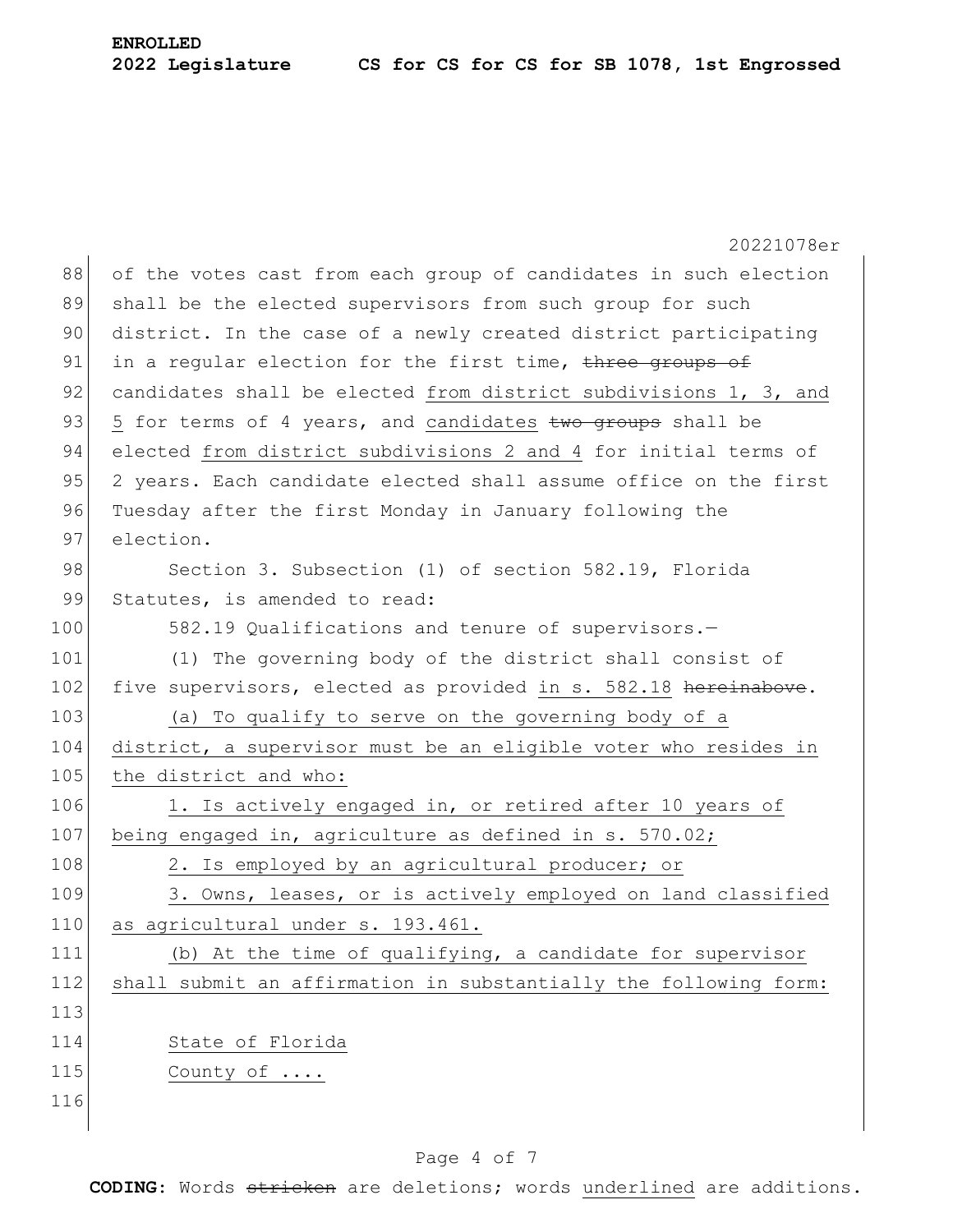|     | 20221078er                                                       |
|-----|------------------------------------------------------------------|
| 117 | Statement of Candidate for Supervisor of Soil and Water          |
| 118 | Conservation District                                            |
| 119 |                                                                  |
| 120 | I,  (Name of candidate), a candidate for Supervisor of           |
| 121 | Soil and Water Conservation District, meet the qualifications    |
| 122 | pursuant to s. 582.19(1), Florida Statutes, to serve on the      |
| 123 | governing body of the Soil and Water Conservation District.      |
| 124 | (Signature of candidate)                                         |
| 125 | $\ldots$ (Address)                                               |
| 126 |                                                                  |
| 127 | Sworn to and subscribed before me this  day of                   |
| 128 | ,  (year) , at  County, Florida.                                 |
| 129 | Section 4. Section 582.195, Florida Statutes, is created to      |
| 130 | read:                                                            |
| 131 | 582.195 Mandatory meeting of supervisors.-All five               |
| 132 | supervisors of the governing body of each district shall meet at |
| 133 | least once per calendar year in a public meeting pursuant to s.  |
| 134 | 286.011.                                                         |
| 135 | Section 5. Section 582.295, Florida Statutes, is created to      |
| 136 | read:                                                            |
| 137 | 582.295 Automatic dissolution of districts.-                     |
| 138 | (1) If the governing body of a district fails to meet as         |
| 139 | required under s. 582.195, the district shall be automatically   |
| 140 | dissolved as of January 1 of the year immediately following the  |
| 141 | year in which the governing body failed to meet. All assets and  |
| 142 | liabilities of the district shall be transferred to the          |
| 143 | Department of Agriculture and Consumer Services.                 |
| 144 | (2) Sections 189.076, 582.30, 582.31, and 582.32 do not          |
| 145 | apply to dissolution of a district under this section.           |

# Page 5 of 7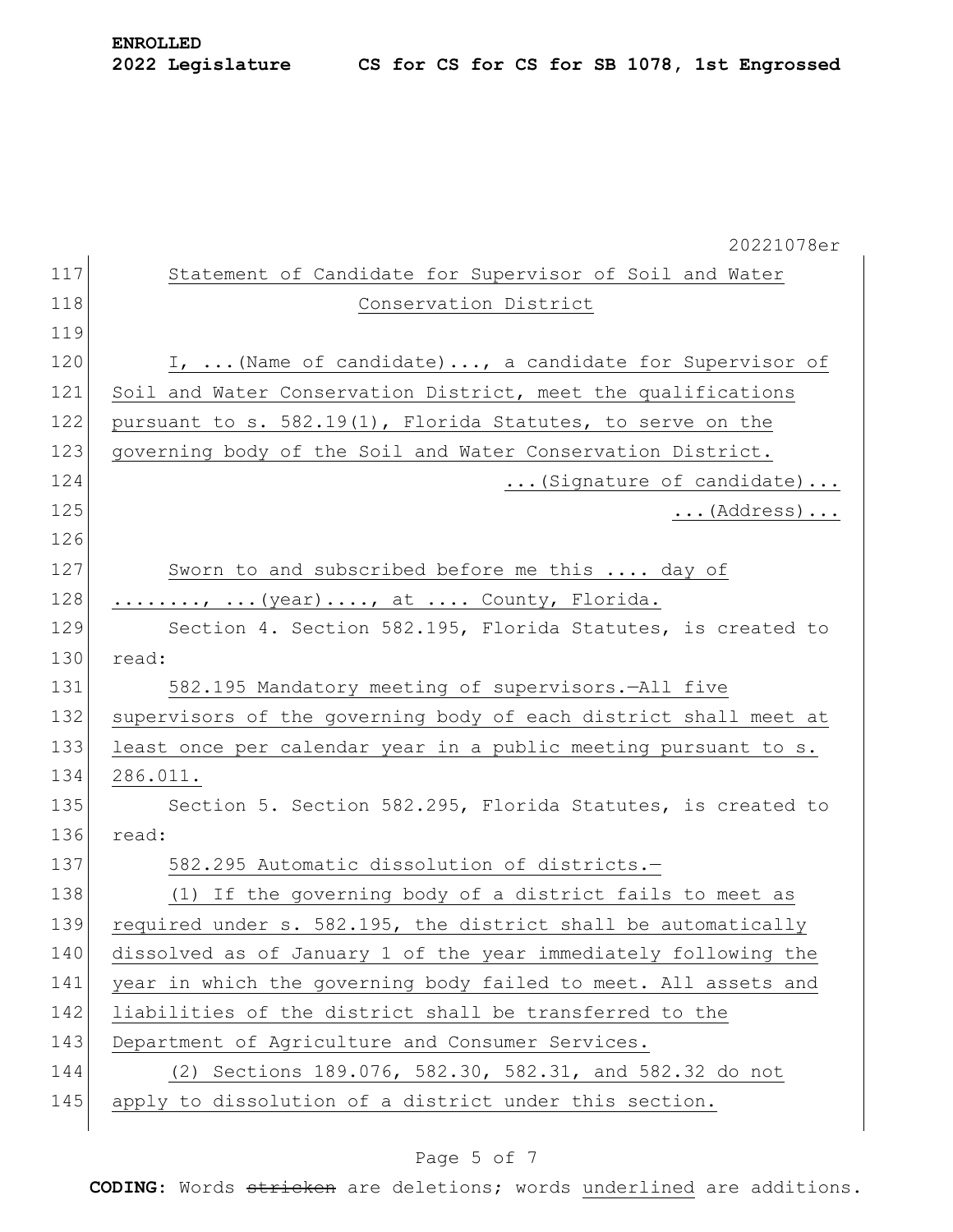20221078er 146 Section 6. The Department of Economic Opportunity declared 147 the Baker Soil and Water Conservation District inactive on 148 August 3, 2020, and the Martin Soil and Water Conservation 149 District inactive on March 17, 2020; therefore, the districts 150 are hereby dissolved and all assets and liabilities of the 151 districts are transferred to the Department of Agriculture and 152 Consumer Services. 153 Section 7. (1) Each supervisor for a soil and water 154 conservation district governing body shall be elected at the 155 2022 general election. After the 2022 general election, 156 candidates shall be elected pursuant to s.  $582.18(1)(c)$ , Florida 157 Statutes, as amended by this act, and subsection  $(3)$ . 158 (2) By January 1, 2023, a district in existence on July 1, 159 2022, which was not subdivided in its initial creation pursuant 160 to chapter 582, Florida Statutes, and whose district boundaries 161 are wholly located in one county must be subdivided into five 162 numbered subdivisions that match, as practicable, the boundaries 163 of either the five county commission districts or five school 164 board districts in the county. When neither the county 165 commission nor the school board is subdivided into five 166 districts, or when the district is comprised of multiple 167 counties, the Department of Agriculture and Consumer Services 168 shall subdivide the district into five numbered subdivisions as 169 nearly equal in area as practicable to ensure geographical 170 representation within that soil and water conservation 171 district's governing body. 172 (3) The following procedures apply to the election of 173 supervisors of soil and water conservation districts subdivided 174 by the department pursuant to subsection (2):

#### Page 6 of 7